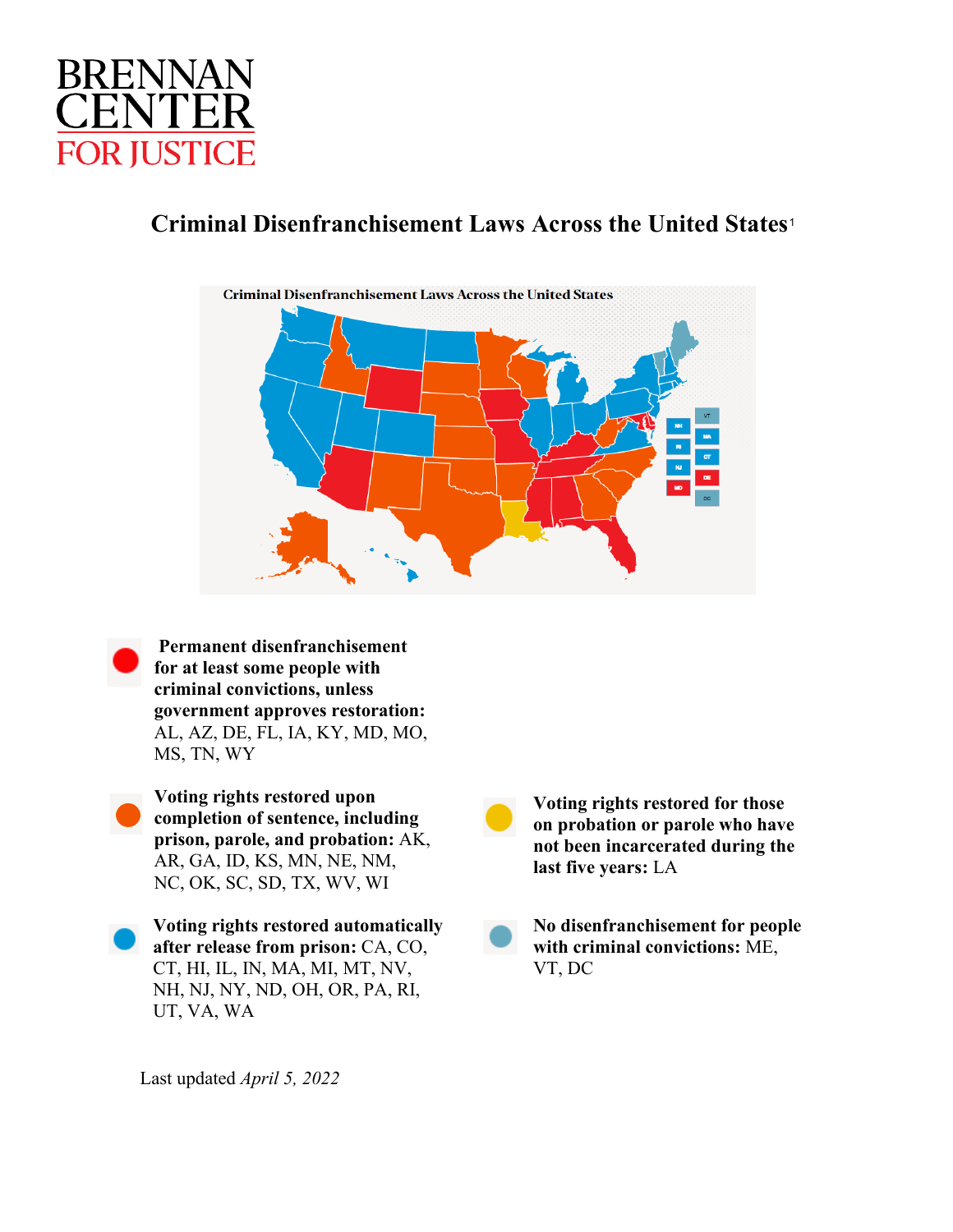## **State-by-State Breakdown**

### **Permanent disenfranchisement for at least some people with criminal convictions, unless government approves restoration:**

**Alabama:** People with certain felony convictions involving moral turpitude can apply to have their voting rights restored upon completion of sentence and payment of fines and fees; people convicted of some specific crimes - including murder, rape, treason, and crimes involving children - are permanently barred from voting.

**Arizona:** People convicted of one felony can have their voting rights restored upon completion of sentence, including all prison, parole, and probation terms and payment of all restitution. People convicted of two or more felonies are permanently barred from voting unless pardoned or restored by a judge.

**Delaware:** People with most felony convictions have their voting rights restored automatically after completion of sentence, including prison, parole, and probation. People who are convicted of certain disqualifying felonies - including murder, bribery, and sexual offenses - are permanently disenfranchised. People convicted of election offenses are disenfranchised for 10 years following their sentences.

**Florida:** Florida voters approved a November 2018 constitutional amendment which automatically restores the right to vote to 1.4 million individuals with felony convictions in their past. The amendment restores the right to vote for people with felony convictions, except individuals convicted of murder or felony sexual offenses, once they have completed the terms of their sentence, including probation and parole.

**Iowa:** Iowa is one of three states whose constitution permanently disenfranchises citizens with past felony convictions, but grants the state's governor the authority to restore voting rights. On August 5, 2020, Governor Reynolds signed an executive order to automatically and prospectively restore the right to vote to tens of thousands of Iowans with past convictions, except individuals convicted of felony homicide offenses, once they have completed their terms of incarceration, probation, parole, or special sentence.

**Kentucky:** Kentucky is one of three states whose constitution permanently disenfranchises citizens with past felony convictions, but grants the state's governor the authority to restore voting rights. On December 12, 2019, Governor Beshear signed an executive order to automatically restore the right to vote to more than 140,000 Kentuckians with past convictions for non-violent offenses if they have completed incarceration, probation, and parole. The order is both retrospective and prospective.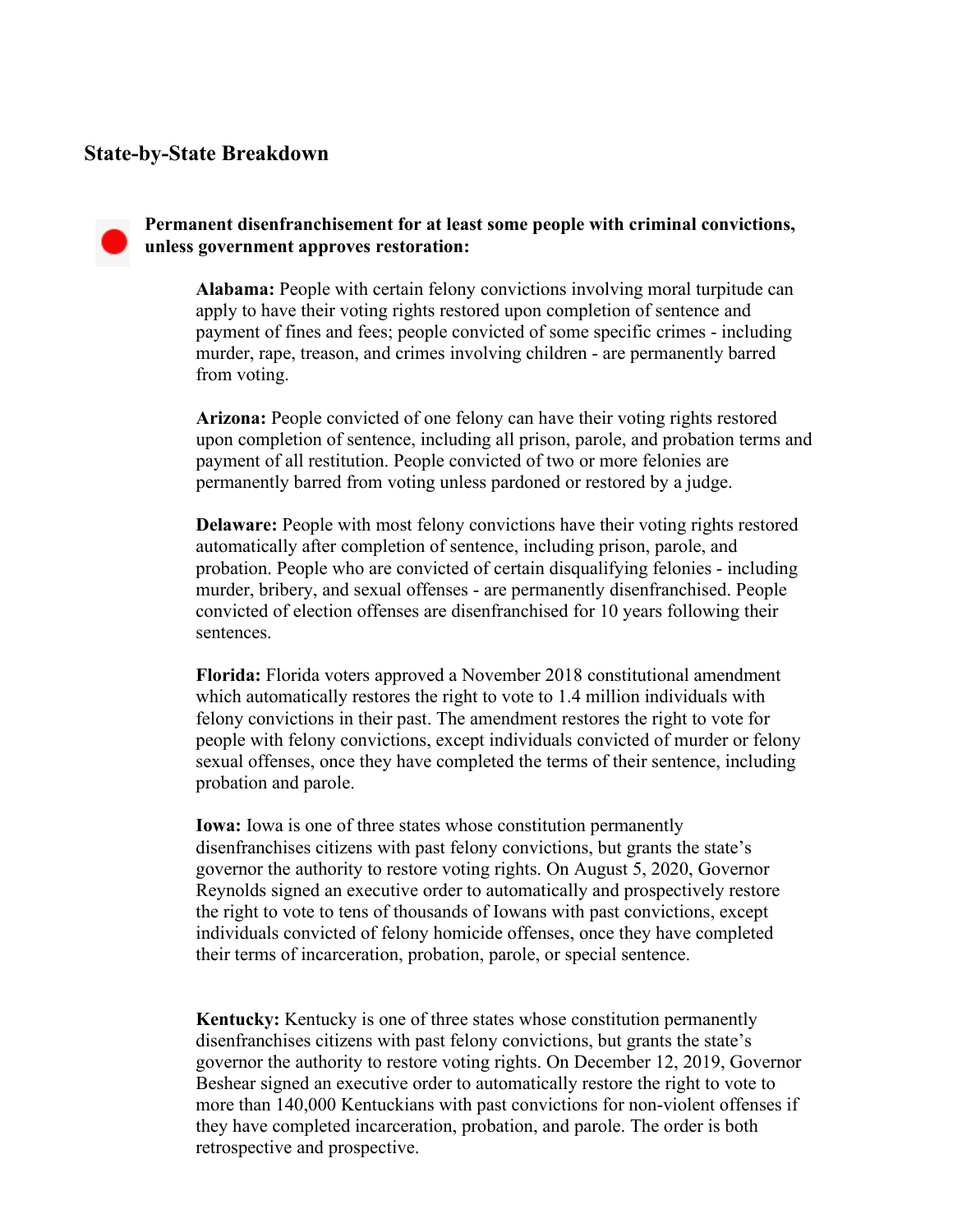**Maryland:** As of March 10, 2016, voting rights are restored automatically after release from court-ordered sentence of imprisonment. People who are convicted of buying or selling votes are permanently disenfranchised.

**Mississippi:** People who are convicted of specified disqualifying offenses are permanently disenfranchised unless pardoned by the governor or their right to vote is restored by a two-thirds vote of both houses of the legislature.

**Missouri:** People with most felony convictions have their voting rights restored automatically after completion of sentence, including prison, parole, and probation. People who are convicted of election-related offenses are permanently disenfranchised.

**Tennessee:** Tennessee has one of the most complex disenfranchisement policies in the country. People completing sentences for some felony convictions, who have paid all restitution and court costs, and are current with child support payments may apply for rights restoration. Individuals with certain types of convictions, including rape, murder, and bribery, among others, are permanently disenfranchised.

**Wyoming:** Voting rights automatically restored after five years to people who complete sentences for first-time, non-violent felony convictions in 2016 or after. Applications are required from people who completed sentences for first-time, non-violent felony convictions before 2016, and from people convicted outside Wyoming, or under federal law. People with violent convictions or with multiple felony convictions are permanently disenfranchised, unless pardoned by the governor.

#### **Voting rights restored upon completion of sentence, including prison, parole, and probation:**

**Alaska Arkansas Georgia Idaho Kansas Minnesota**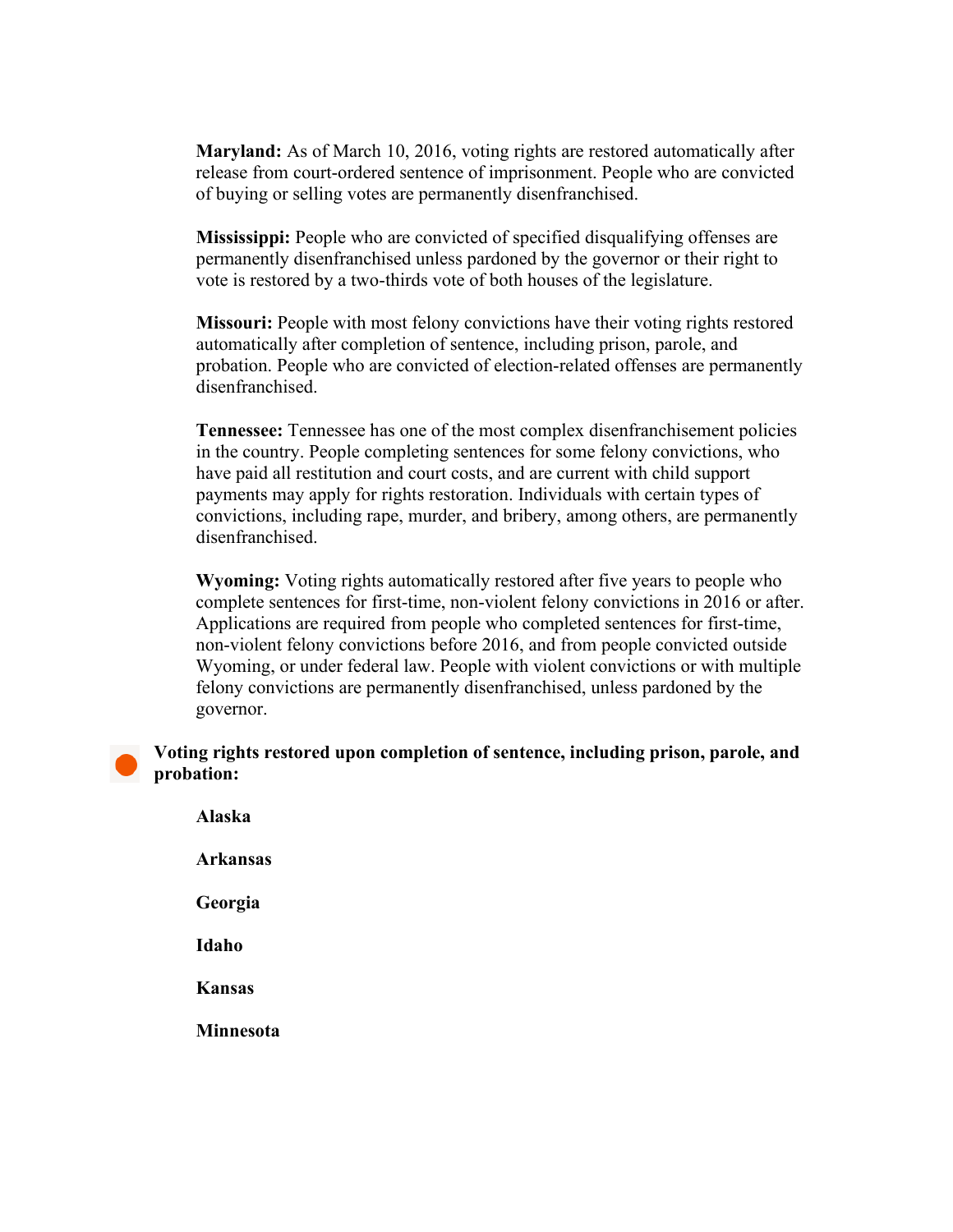**Nebraska:** In Nebraska, voting rights are restored two years after the completion of sentence. Nebraska disenfranchises persons with treason convictions until they have their civil rights individually restored.

## <span id="page-3-0"></span>**New Mexico**

**North Carolina:** On March 28, 2022, a North Carolina trial court issued an [order](https://forwardjustice.org/wp-content/uploads/2022/03/2022.03.28-Final-Judgment-and-Order-19-CVS-15941.pdf) that restored voting rights to people on probation and parole. On April 5, 2022, the North Carolina Court of Appeals temporarily [stayed](https://appellate.nccourts.org/orders.php?t=&court=2&id=400396&pdf=1&a=0&docket=1&dev=1) the lower court's decision. People on probation and parole cannot register or vote unless the stay is lifted.

**Oklahoma:** In Oklahoma, citizens are disenfranchised for the time period set out in their original sentence. Voting rights are restored once this time period has elapsed.

**South Carolina** 

**South Dakota** 

**Texas**

**West Virginia** 

**Wisconsin**

**Voting rights restored for those on probation or parole who have not been incarcerated during the last five years:**

> **Louisiana:** Voting rights are restored for those on probation or parole who have not been incarcerated during the last five years. Practically speaking, this means many if not most people on probation are eligible to vote and a small number of people on parole for more than five years are eligible.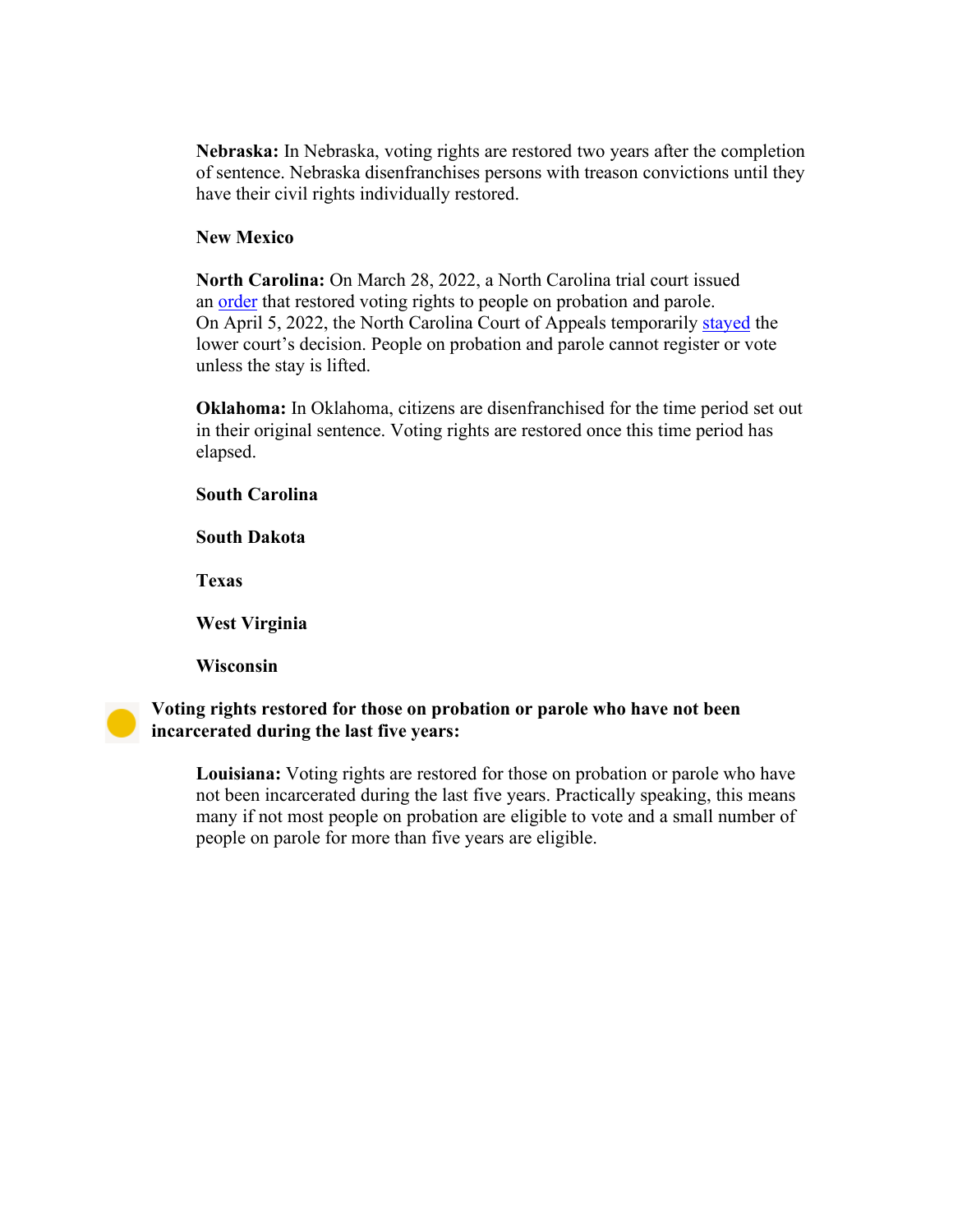**Voting rights restored automatically after release from prison:** 

**California Colorado Connecticut Hawaii Illinois Indiana Massachusetts Michigan Montana Nevada New Hampshire** 

**New Jersey** 

**New York**

## **North Dakota**

**Ohio:** Persons who have been twice convicted of a violation of Ohio's elections law are permanently disenfranchised.

**Oregon**

**Pennsylvania**

**Rhode Island**

**Utah**

**Virginia:** On March 16, 2021, Governor Ralph Northam **[took executive](https://www.governor.virginia.gov/newsroom/all-releases/2021/march/headline-893864-en.html)  [action](https://www.governor.virginia.gov/newsroom/all-releases/2021/march/headline-893864-en.html)** to restore the right to vote to all Virginians who are not currently incarcerated, and he has stated his intention of continuing this practice going forward for all Virginians upon their release from prison. Virginia is one of